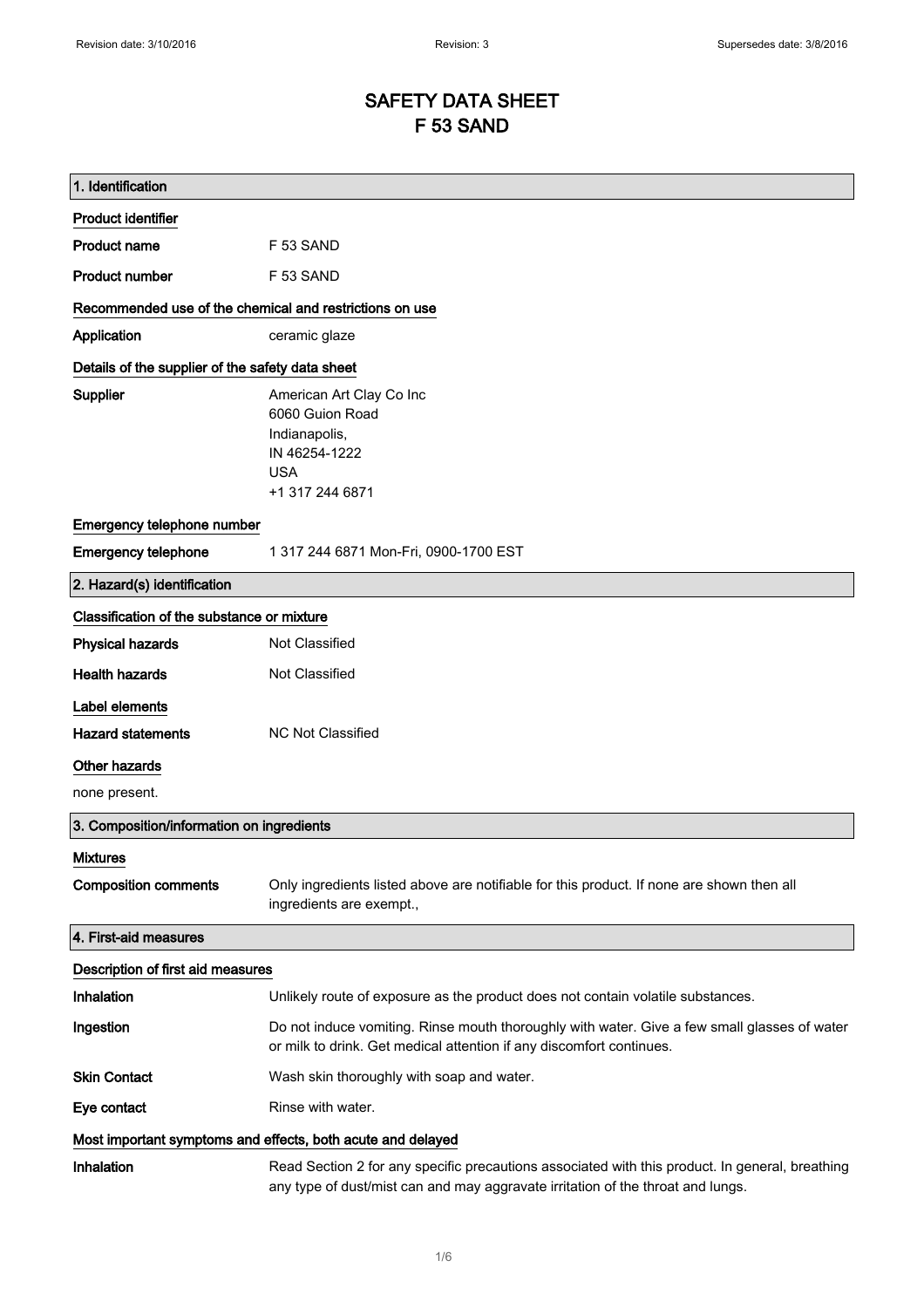| Ingestion                                                    | Read Section 2 for any specific precautions associated with the use of this product. Products<br>with specific warnings about ingestion will give guidance there.                                                                                                                                           |
|--------------------------------------------------------------|-------------------------------------------------------------------------------------------------------------------------------------------------------------------------------------------------------------------------------------------------------------------------------------------------------------|
| Skin contact                                                 | Read Section 2 for any specific precautions associated with the use of this product. In general<br>most ceramic glazes, clays and special products will tend to have a drying effect on the skin<br>and may cause some sensitivity to users with sensitive skin.                                            |
| Eye contact                                                  | Read Section 2 for any specific precautions associated with the use of this product. In general<br>most ceramic and special products contain materials that maybe abrasive to eyes. Keeping<br>materials from contacting the eyes is prudent. If contact does occur, flush with clean water, do<br>not rub. |
|                                                              | Indication of immediate medical attention and special treatment needed                                                                                                                                                                                                                                      |
| Notes for the doctor                                         | Treat symptomatically.                                                                                                                                                                                                                                                                                      |
| 5. Fire-fighting measures                                    |                                                                                                                                                                                                                                                                                                             |
| <b>Extinguishing media</b>                                   |                                                                                                                                                                                                                                                                                                             |
| Suitable extinguishing media                                 | Use fire-extinguishing media suitable for the surrounding fire.                                                                                                                                                                                                                                             |
| Special hazards arising from the substance or mixture        |                                                                                                                                                                                                                                                                                                             |
| Specific hazards                                             | The product is not believed to present a hazard due to its physical nature.                                                                                                                                                                                                                                 |
| <b>Advice for firefighters</b>                               |                                                                                                                                                                                                                                                                                                             |
| for firefighters                                             | Special protective equipment Use protective equipment appropriate for surrounding materials.                                                                                                                                                                                                                |
| 6. Accidental release measures                               |                                                                                                                                                                                                                                                                                                             |
|                                                              |                                                                                                                                                                                                                                                                                                             |
|                                                              | Personal precautions, protective equipment and emergency procedures                                                                                                                                                                                                                                         |
| <b>Personal precautions</b>                                  | For personal protection, see Section 8.                                                                                                                                                                                                                                                                     |
| <b>Environmental precautions</b>                             |                                                                                                                                                                                                                                                                                                             |
| <b>Environmental precautions</b>                             | Please read Section 2 completely. If any environmental warnings such as; H411 or H412 are<br>listed in Section 2, please use appropriate procedures when disposing of product and<br>container. Do not put materials into waterways or sewers.                                                              |
| Methods and material for containment and cleaning up         |                                                                                                                                                                                                                                                                                                             |
| Methods for cleaning up                                      | Collect spillage for reclamation or absorb in vermiculite, dry sand or similar material.                                                                                                                                                                                                                    |
| Reference to other sections                                  | For waste disposal, see Section 13. For personal protection, see Section 8.                                                                                                                                                                                                                                 |
| 7. Handling and storage                                      |                                                                                                                                                                                                                                                                                                             |
| Precautions for safe handling                                |                                                                                                                                                                                                                                                                                                             |
| <b>Usage precautions</b>                                     | Read label before use. Do not eat, drink or smoke when using this product. Good personal<br>hygiene procedures should be implemented. Wash hands and any other contaminated areas<br>of the body with soap and water before leaving the work site.                                                          |
| Conditions for safe storage, including any incompatibilities |                                                                                                                                                                                                                                                                                                             |
| <b>Storage precautions</b>                                   | Store in tightly-closed, original container in a dry and cool place.                                                                                                                                                                                                                                        |
| Specific end uses(s)                                         |                                                                                                                                                                                                                                                                                                             |
| Specific end use(s)                                          | The identified uses for this product are detailed in Section 1.2.                                                                                                                                                                                                                                           |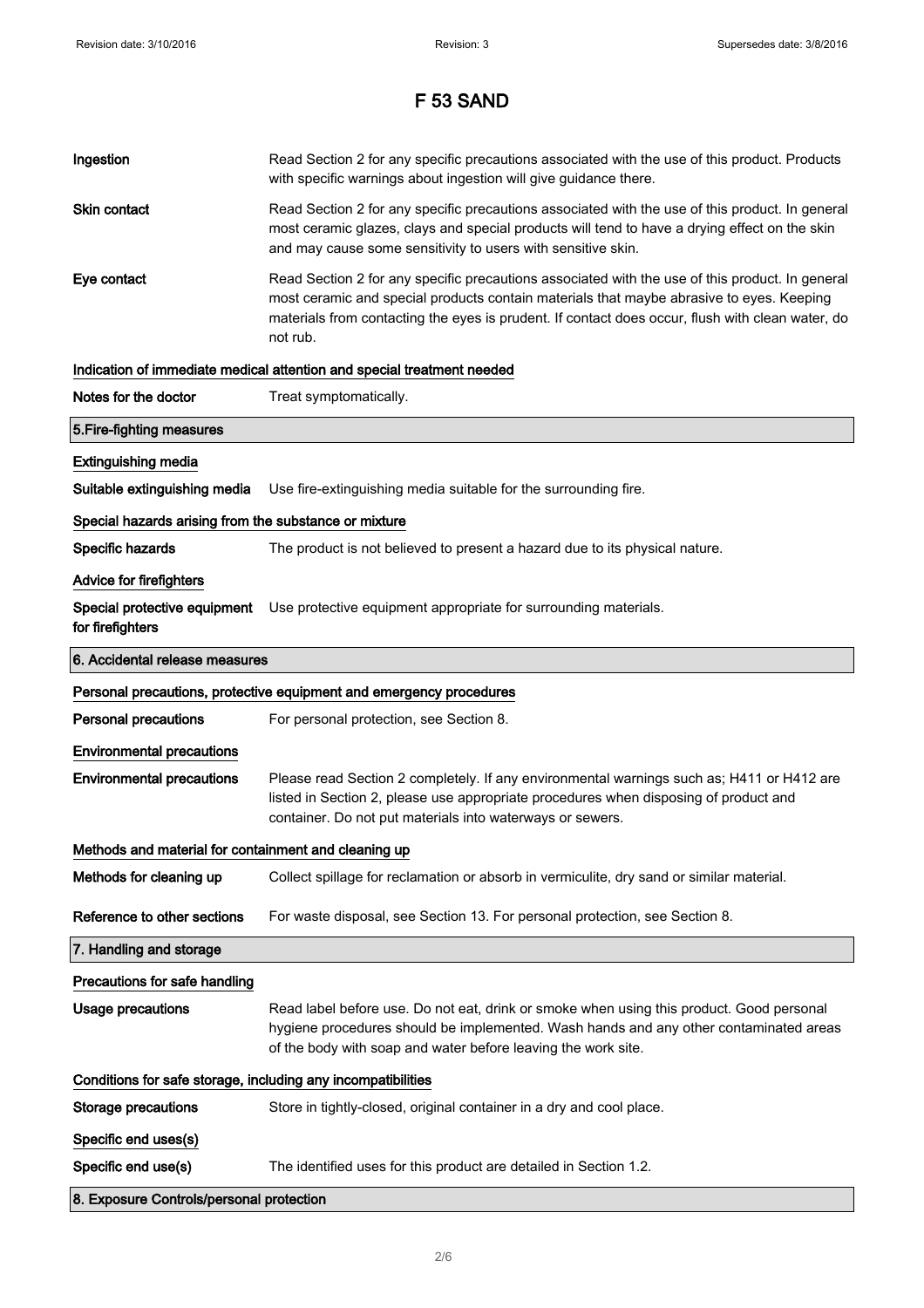| Ingredient comments                 | Only ingredients listed n Section 3 are notifiable for this product. If none are shown then all<br>ingredients are exempt.                                                                                           |
|-------------------------------------|----------------------------------------------------------------------------------------------------------------------------------------------------------------------------------------------------------------------|
| <b>Exposure controls</b>            |                                                                                                                                                                                                                      |
| Appropriate engineering<br>controls | No specific ventilations requirements unless the "FAN" pictogram is shown above or specified<br>in Section 2.                                                                                                        |
| Eye/face protection                 | No specific eye protection required unless the "EYE PROTECTION" pictogram is shown<br>above or specified in Section 2.                                                                                               |
| Hand protection                     | No specific hand protection required unless the "HAND PROTECTION" pictogram is shown<br>above or specified in Section 2.                                                                                             |
| Hygiene measures                    | Using good personal hygiene practices is always appropriate. Keeping a clean work space,<br>cleaning up properly when done, and not eating, drinking or smoking when using this product.                             |
| Respiratory protection              | No specific respiratory protection required unless the "RESPIRATOR" pictogram is shown<br>above or specified in Section 2. Using the appropriate certified protection for the operation is<br>important if required. |

#### 9. Physical and Chemical Properties

#### Information on basic physical and chemical properties

| Appearance                                      | Colored liquid.           |
|-------------------------------------------------|---------------------------|
| Color                                           | Various colors.           |
| Odor                                            | Almost odorless.          |
| <b>Odor threshold</b>                           | No information available. |
| рH                                              | 6-8                       |
| <b>Melting point</b>                            | No information available. |
| Initial boiling point and range                 | No information available. |
| Flash point                                     | No information available. |
| <b>Evaporation rate</b>                         | No information available. |
| Flammability (solid, gas)                       | No information available. |
| Upper/lower flammability or<br>explosive limits | No information available. |
| Vapour pressure                                 | No information available. |
| <b>Relative density</b>                         | Greater than 1.0          |
| Solubility(ies)                                 | Not applicable.           |
| <b>Partition coefficient</b>                    | No information available. |
| <b>Auto-ignition temperature</b>                | Not applicable.           |
| <b>Decomposition Temperature</b>                | No information available. |
| <b>Viscosity</b>                                | No information available. |
| <b>Explosive properties</b>                     | none                      |
| <b>Oxidising properties</b>                     | none                      |
| <b>Other information</b>                        | Not applicable.           |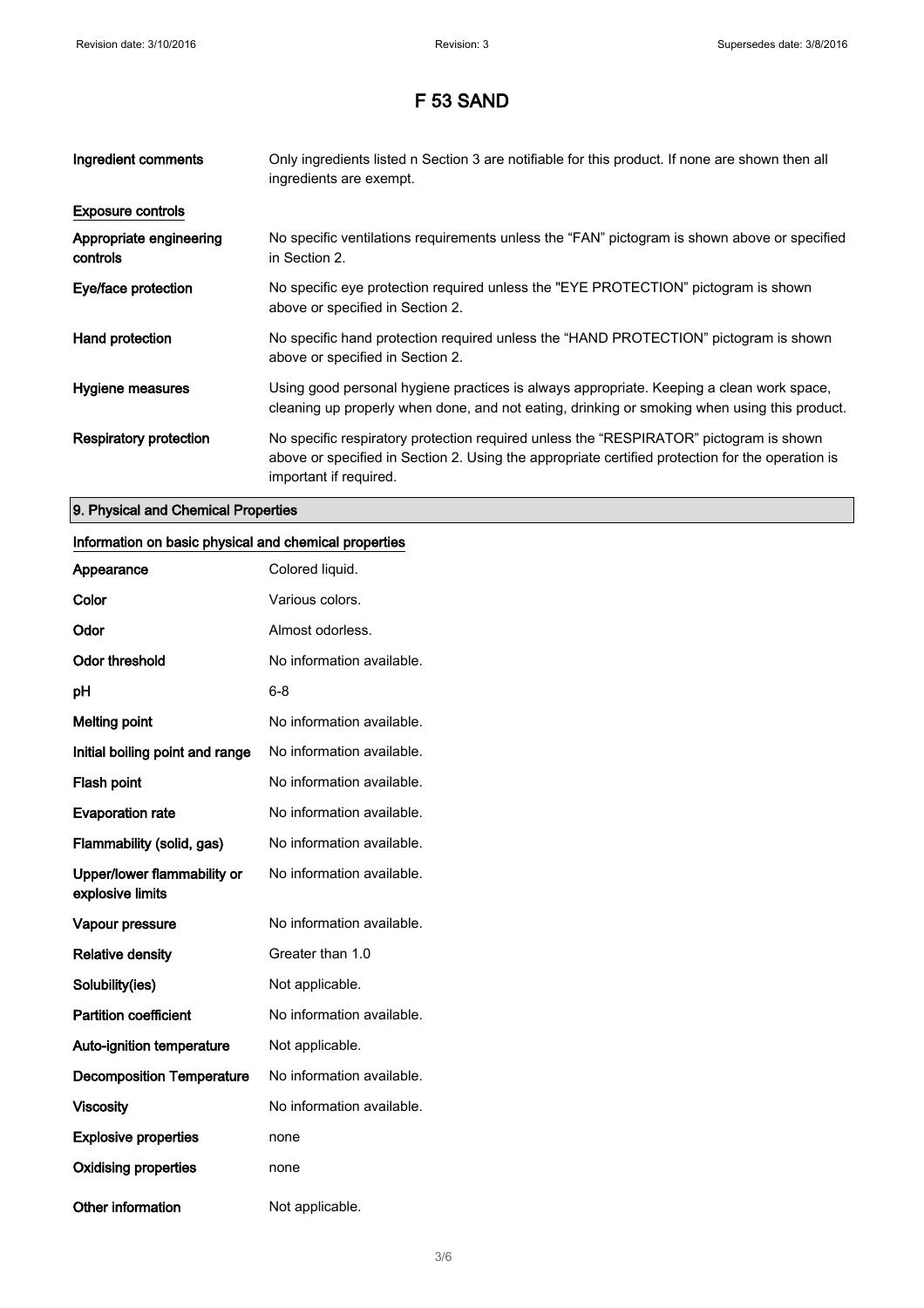| 10. Stability and reactivity                           |                                                                                                                                                                                                                                                |
|--------------------------------------------------------|------------------------------------------------------------------------------------------------------------------------------------------------------------------------------------------------------------------------------------------------|
| Reactivity                                             | There are no known reactivity hazards associated with this product.                                                                                                                                                                            |
| <b>Stability</b>                                       | No particular stability concerns.                                                                                                                                                                                                              |
| Possibility of hazardous<br>reactions                  | None known.                                                                                                                                                                                                                                    |
| <b>Conditions to avoid</b>                             | None known.                                                                                                                                                                                                                                    |
| <b>Materials to avoid</b>                              | None known.                                                                                                                                                                                                                                    |
| Hazardous decomposition<br>products                    | None known.                                                                                                                                                                                                                                    |
| 11. Toxicological information                          |                                                                                                                                                                                                                                                |
| Information on toxicological effects                   |                                                                                                                                                                                                                                                |
| <b>Toxicological effects</b>                           | Please read Section 2 thoroughly to understand the toxicological risks, (if any) and<br>precautions for safe use (if any).                                                                                                                     |
| Skin corrosion/irritation                              |                                                                                                                                                                                                                                                |
| <b>Skin sensitization</b><br><b>Skin sensitisation</b> | Based on available data the classification criteria are not met.                                                                                                                                                                               |
| Eye contact                                            | May cause temporary eye irritation.                                                                                                                                                                                                            |
| 12. Ecological Information                             |                                                                                                                                                                                                                                                |
| Ecotoxicity                                            | Please read Section 2 completely. If any environmental warnings such as; H411 or H412 are<br>listed in Section 2, please use appropriate procedures when disposing of product and<br>container. Do not put materials into waterways or sewers. |
| Toxicity                                               |                                                                                                                                                                                                                                                |
| <b>Toxicity</b>                                        | Please read Section 2 completely. If any environmental warnings such as; H411 or H412 are<br>listed in Section 2, please use appropriate procedures when disposing of product and<br>container. Do not put materials into waterways or sewers. |
| Persistence and degradability                          |                                                                                                                                                                                                                                                |
| Persistence and degradability                          | No data available.                                                                                                                                                                                                                             |
| Biodegradation                                         | Not inherently biodegradable.                                                                                                                                                                                                                  |
| <b>Bioaccumulative potential</b>                       |                                                                                                                                                                                                                                                |
| <b>Partition coefficient</b>                           | No information available.                                                                                                                                                                                                                      |
| Mobility in soil                                       |                                                                                                                                                                                                                                                |
| <b>Mobility</b>                                        | Semi-mobile.                                                                                                                                                                                                                                   |
| Results of PBT and vPvB assessment                     |                                                                                                                                                                                                                                                |
| Results of PBT and vPvB<br>assessment                  | This product does not contain any substances classified as PBT or vPvB.                                                                                                                                                                        |
| Other adverse effects                                  |                                                                                                                                                                                                                                                |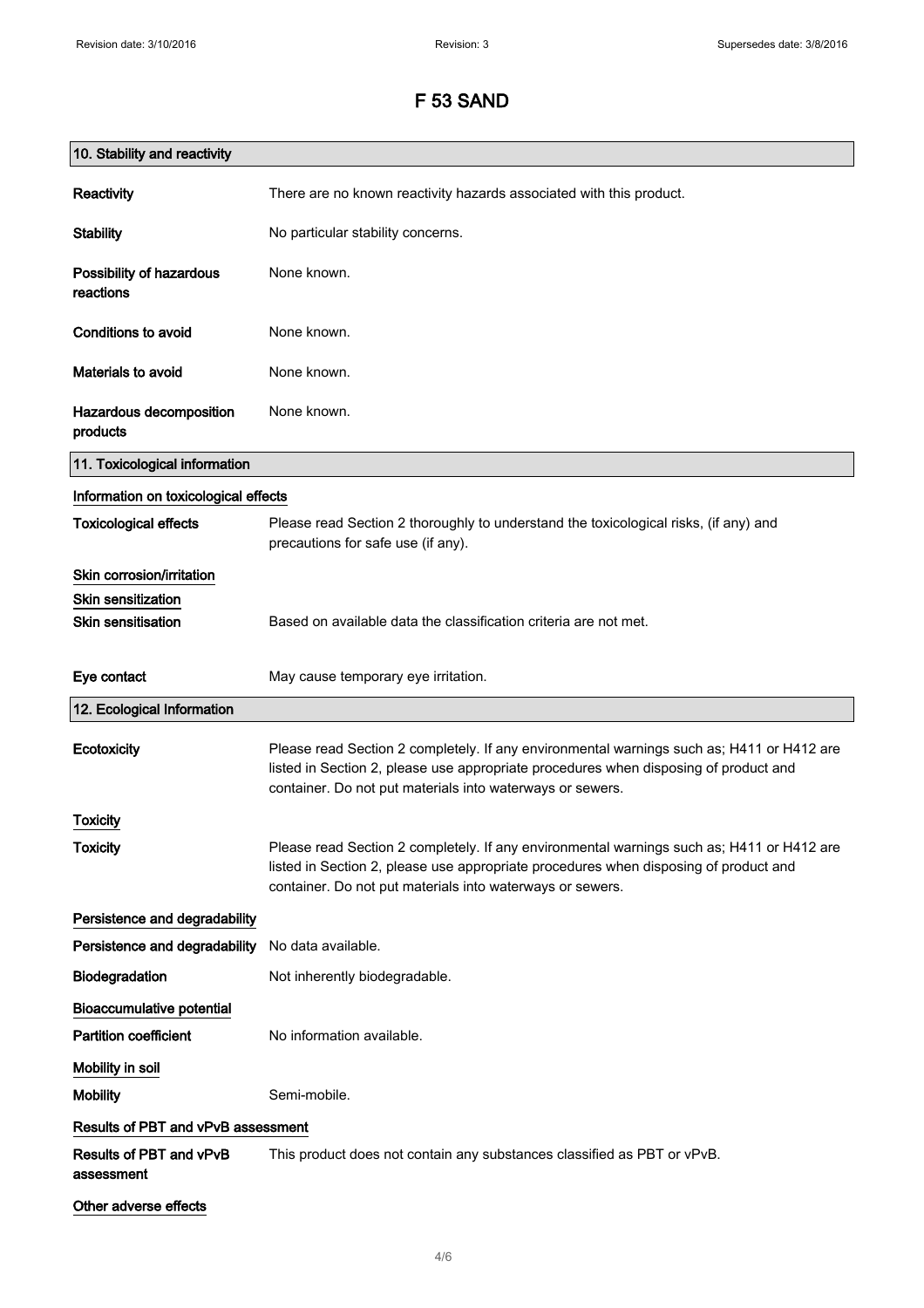| Other adverse effects                          | None known.                                                                                                                                                                                         |
|------------------------------------------------|-----------------------------------------------------------------------------------------------------------------------------------------------------------------------------------------------------|
| 13. Disposal considerations                    |                                                                                                                                                                                                     |
| Waste treatment methods                        |                                                                                                                                                                                                     |
| <b>General information</b>                     | Dispose of waste product or used containers in accordance with local regulations When<br>handling waste, the safety precautions applying to handling of the product should be<br>considered.        |
| 14. Transport information                      |                                                                                                                                                                                                     |
| General                                        | The product is not covered by international regulations on the transport of dangerous goods<br>(IMDG, IATA, DoT).                                                                                   |
| <b>UN Number</b>                               |                                                                                                                                                                                                     |
| Not applicable.                                |                                                                                                                                                                                                     |
| UN proper shipping name                        |                                                                                                                                                                                                     |
| Not applicable.                                |                                                                                                                                                                                                     |
| Transport hazard class(es)                     |                                                                                                                                                                                                     |
| No transport warning sign required.            |                                                                                                                                                                                                     |
| Packing group                                  |                                                                                                                                                                                                     |
| Not applicable.                                |                                                                                                                                                                                                     |
| <b>Environmental hazards</b>                   |                                                                                                                                                                                                     |
| <b>Environmentally Hazardous Substance</b>     |                                                                                                                                                                                                     |
|                                                | Please refer to Section 2 for any environmental hazards associated with this product. If H411/H412 warnings are shown then<br>please verify packaging and labeling requirements for larger volumes. |
| Special precautions for user                   |                                                                                                                                                                                                     |
| Not applicable.                                |                                                                                                                                                                                                     |
| Transport in bulk according to Not applicable. |                                                                                                                                                                                                     |
| Annex II of MARPOL 73/78                       |                                                                                                                                                                                                     |
| and the IBC Code                               |                                                                                                                                                                                                     |
| 15. Regulatory information                     |                                                                                                                                                                                                     |
| <b>US State Regulations</b>                    |                                                                                                                                                                                                     |
| None of the ingredients are listed or exempt.  | California Proposition 65 Carcinogens and Reproductive Toxins                                                                                                                                       |
| Inventories                                    |                                                                                                                                                                                                     |
| Canada - DSL/NDSL                              |                                                                                                                                                                                                     |
| All the ingredients are listed or exempt.      |                                                                                                                                                                                                     |
| <b>US-TSCA</b>                                 |                                                                                                                                                                                                     |
| All the ingredients are listed or exempt.      |                                                                                                                                                                                                     |
| US - TSCA 12(b) Export Notification            |                                                                                                                                                                                                     |

All the ingredients are listed or exempt.

16. Other information